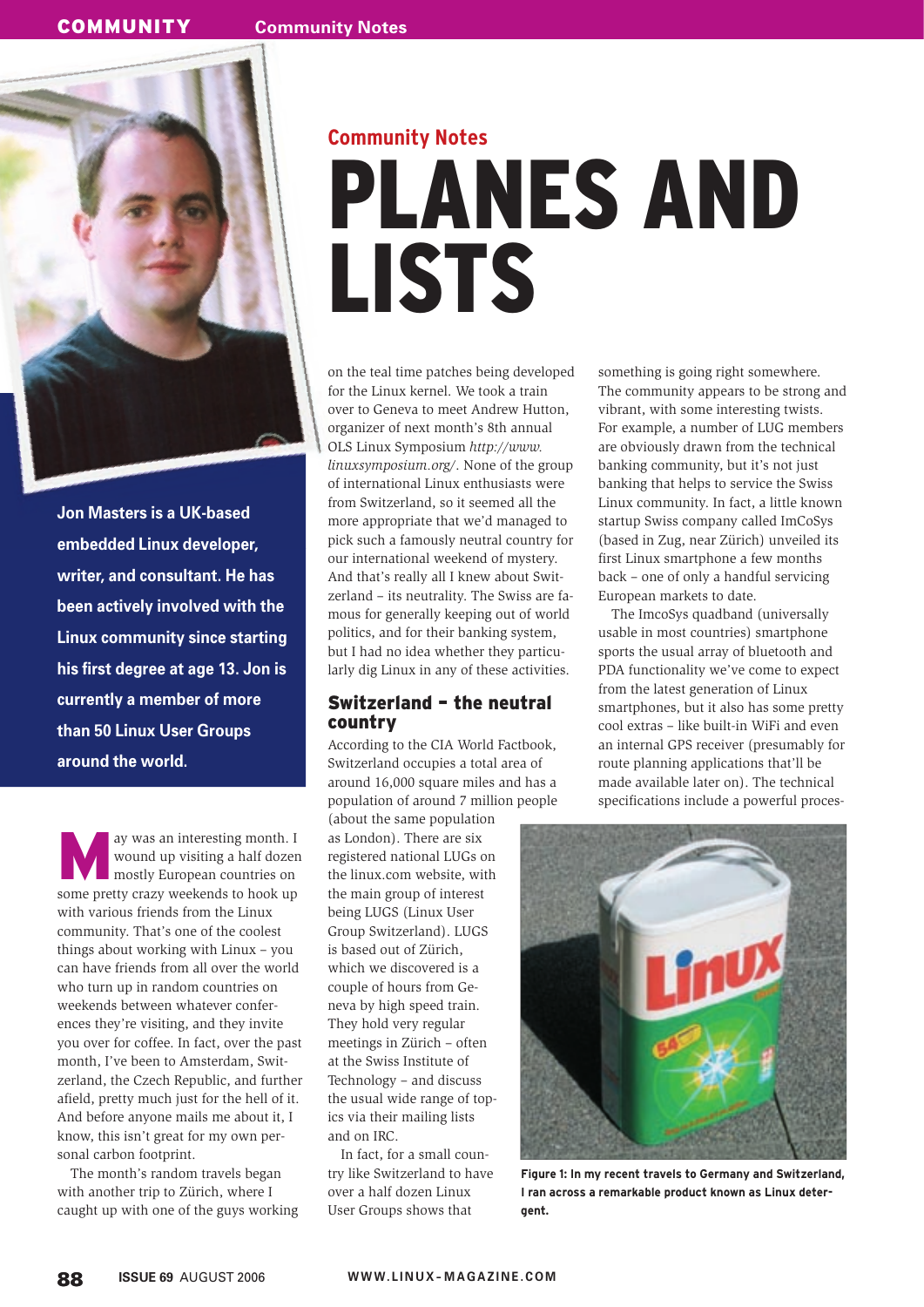

**Figure 2: The recent ImcoSys quadband smartphone appears to be hacker friendly.**

sor running a (slightly dated) 2.4.20 Linux kernel, 64MB of memory, and an expandable SD Card memory slot. Most interesting of all is the inclusion of an RS232-compatible serial port, indicating that this phone will be pretty "hacker friendly."

# In Brief…

The last month has been punctuated with the release of two major Linux distributions – first came openSuse (version 10.1), closely followed by Ubuntu "Dapper Drake" (otherwise known as Ubuntu 6.06 "LTS" – that's "Long Term Support") just a few weeks later. Both of these major Linux distributions received their fair share of interest from the community, though the long awaited release of a long-term supportable Ubuntu probably caused the most waves. It was clear that many people had been waiting for this release, if the traffic on the mailing lists is any indication.

Ubuntu 6.06 has been a long time in development – and it had at least one speed bump on the way when Mark Shuttleworth slightly postponed the release in the interest of improving the overall quality – but now it's here

and available, so everyone can try it out for themselves. One poster on the Montreal Linux User Group (MLUG), announcing a local "release party," summarized the situation quite succinctly, "All I can say is, if you have not tried Ubuntu/ Kubuntu, you really are missing out. I have been running 6.06 through the

entire Beta period, and it is amazing."

### **Greater London LUG – GLLUG**

Several members brought up the issue of identity cards in the modern electronic world in which we live. Although not everyone in the Linux community is a card carrying liberal, many are concerned about the dangers that large government databases filled with biometrics pose to our civil liberties.

A lively debate took place over ways that both the United Kingdom and the United States might be attempting to introduce national identity cards through various "backdoor" requirements for everyday life situations – as a required ID to purchase alcohol, for example.

When not debating ID cards, the London list debated the usual – trolls, open source, unkillable processes, more logging, spying, and a lot of Xen. One of the job postings this month was for a kernel porter working for 3D Labs (we used to call them Creative Labs). The job entails developing software for their ARM-based proprietary audio chip, presumably for